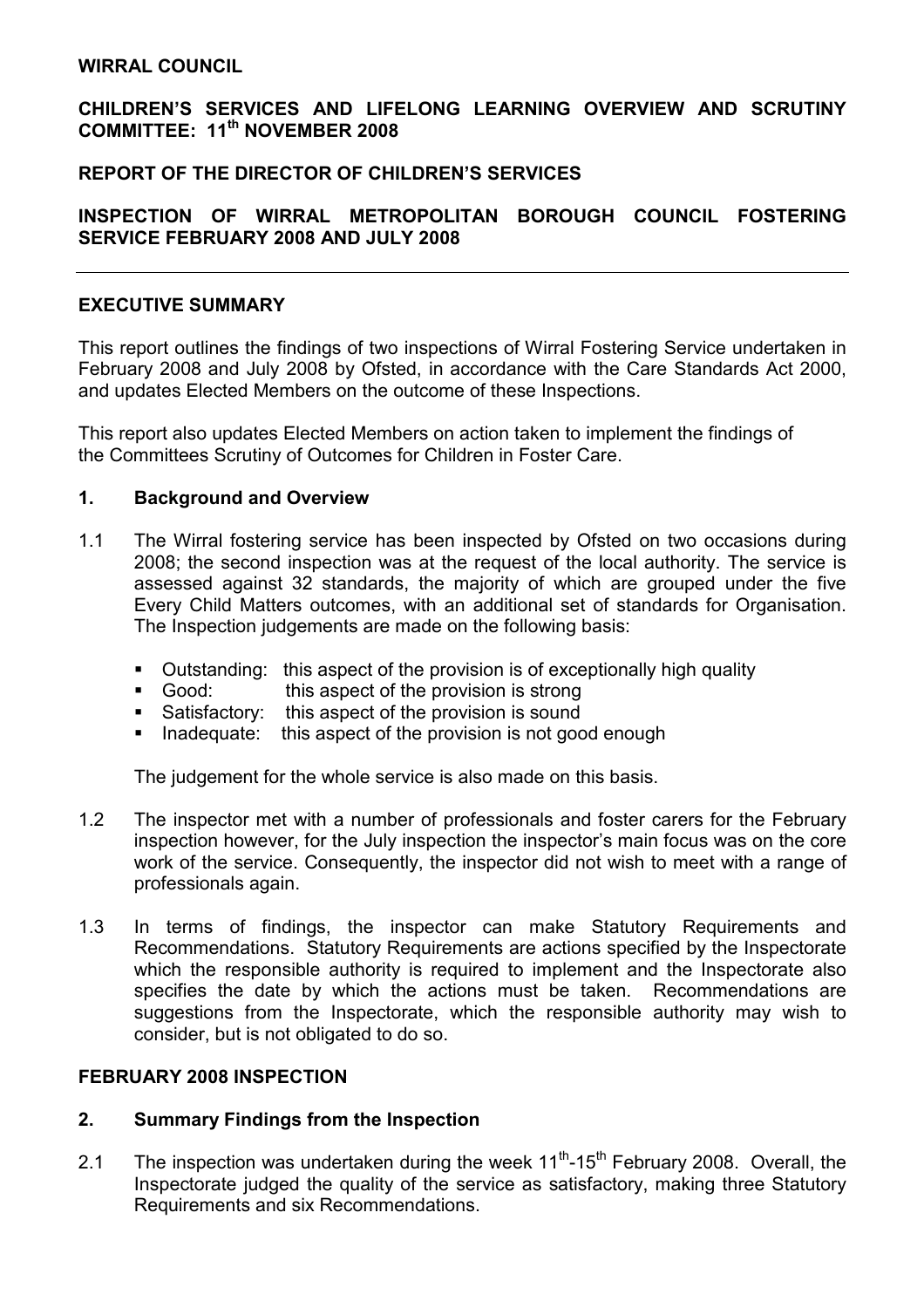2.2 In summary the inspector found that foster carers are well supported by supervising social workers, the service is working to improve management systems, functioning and strategic direction. The information provided to foster carers including consent to medical treatment for children is not consistent and the role of the supervising social worker could be more robust. The foster panel performs well and has effective gate keeping procedures to monitor quality. Supervising social workers have received training in assessments.

# 3. Being Healthy

3.1 This outcome was judged as Satisfactory. While carers were supported by supervising social workers and health professionals which includes receiving individual health plans, foster carers were not consistently provided with full information about the health needs of children and procedures governing consent to medical treatment were not always implemented. As a result, one statutory requirement was made.

### 4. Staying Safe

- 4.1 This outcome was judged to be Inadequate. This was primarily due to the inconsistencies around information provided to foster carers therefore, there was potential for the support provided to some children being compromised (although the inspector found no evidence of outcomes being affected during the inspection). This did not result in a statutory requirement.
- 4.2 Two statutory requirements were made; one regarding staff recruitment and employment checks and the second to ensure that the placement of a child matched the foster carers approval status.
- 4.3 The Inspector found that the fostering panel demonstrated good outcomes for children, was well-managed and had effective membership and was also able to maintain independent scrutiny of the fostering service and challenge where appropriate. The Inspector noted that the quality and consistency of information being presented to panel had improved. The appointment of an Independent Chair to the fostering panel was a significant factor in these improvements.

### 5. Enjoying and Achieving

5.1 The quality of service in this outcome area was judged to be Good. The inspector found that the fostering service values and promotes children's diversity, tries to ensure that all children have equal opportunity to access activities, and promotes children's social development. The work of the Cultural Inclusion Officer was highlighted for developing a range of leisure activities made available to children and their carers. Specialist resources were found to be available to promote the educational achievement of children, reflected in the awareness that carers have and the range of policies and procedures in place. This was further evidenced by the Virtual School and the Enjoy and Achieve strategy group. He found that fewer children in foster care had missed significant periods of education than the national average of all children.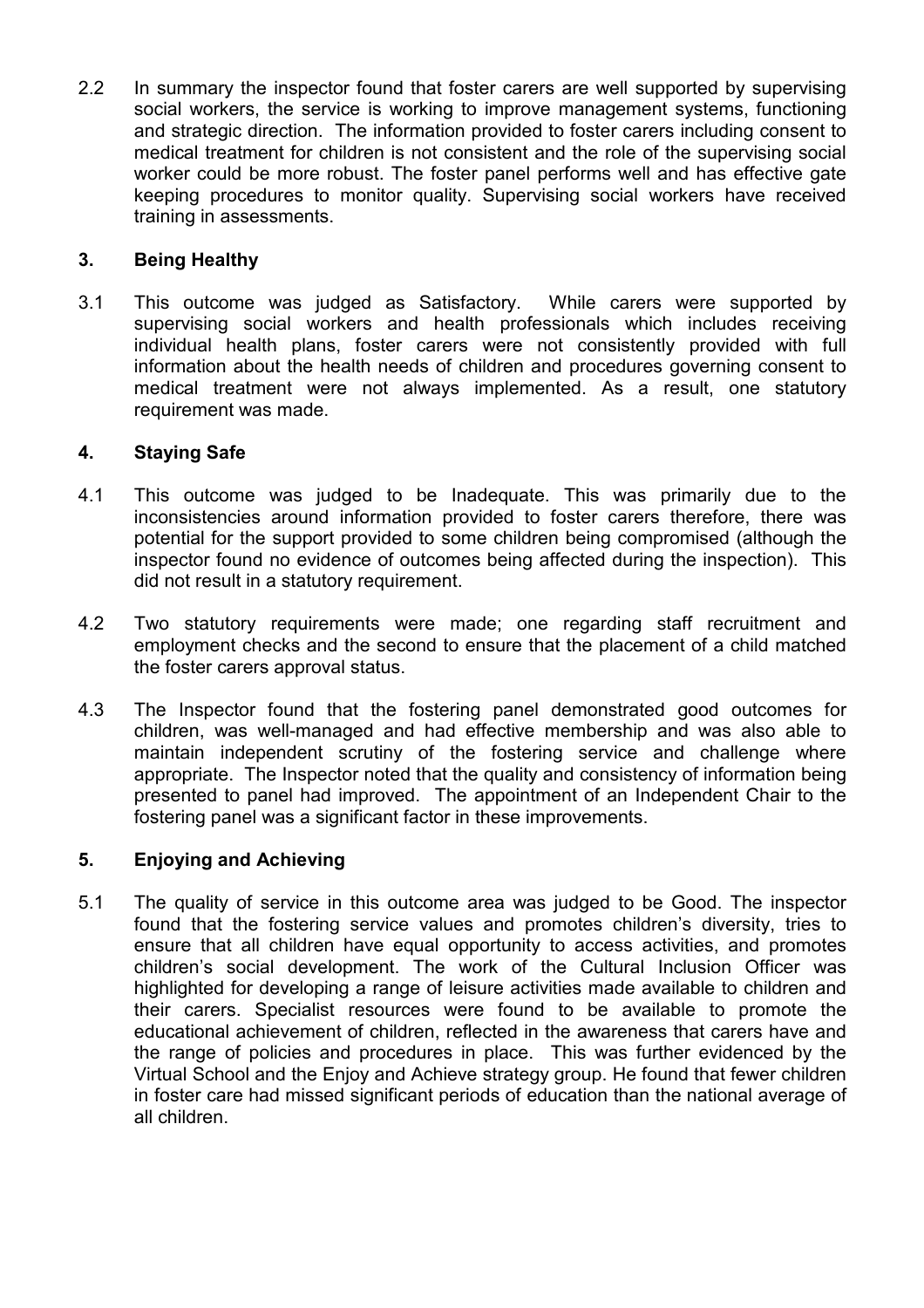# 6. Making a Positive Contribution

6.1 This outcome was judged to be Satisfactory. It was noted that maintaining contact between children and their families was integral to the fostering service and reflected in the training provided to foster carers. A good range of methods for consulting with children who are fostered was found, notably around contact. He found that the fostering service works in partnership with parents. The only issue highlighted, was that foster carers do not always have copies of legal orders, for instance, in relation to contact arrangements. This was the first time this issue had been highlighted during an inspection.

# 7. Achieving Economic Well-Being

- 7.1 This outcome was judged to be Satisfactory. The support foster carers give to young people in preparation for independent living was noted. He found that the local authority worked in partnership with other agencies and young people have the opportunity to participate in work based learning experiences.
- 7.2 The new and improved payment procedure to foster carers was seen as a positive improvement including foster carers being able to progress through the bands. The benefits of piloting the CWDC foster carer standards were also noted. The only issue highlighted by the inspector was that the fostering service had not yet implemented the national minimum allowances for foster carer payments.

# 8. Organisation

8.1 This outcome area was judged to be Satisfactory and there were no statutory requirements. While the inspector commented on the good leadership of the service, support provided to foster carers, staff training and a clear programme of service development, the fact that foster carers do not always receive appropriate documentation from placing social workers prevented this outcome area from being judged as good. The inspector commented that the role of the supervising social worker could be more robust.

### 9. Summary

9.1 The issue of information to foster carers and arrangements for delegating consent to medical treatment has been a consistent theme in recent inspections and resulted in the judgement of inadequate for Staying Safe. The other findings under Staying Safe relating to personnel files and placing children outside the foster carers registration, whilst significant, were relatively simple to rectify. Another key theme from this inspection is that the role of the supervising social worker could be more robust.

### JULY 2008 INSPECTION

### 10. Preparation for the Fostering Inspection

- 10.1 A re-inspection was undertaken between:  $21^{st} 25^{th}$  July 2008, and focused on standards and regulations. This inspection was at our request.
- 10.2 Following the inspection of the service in February, a decision was made to invite the inspector back within 6 months in order to demonstrate the progress made to address the previous findings.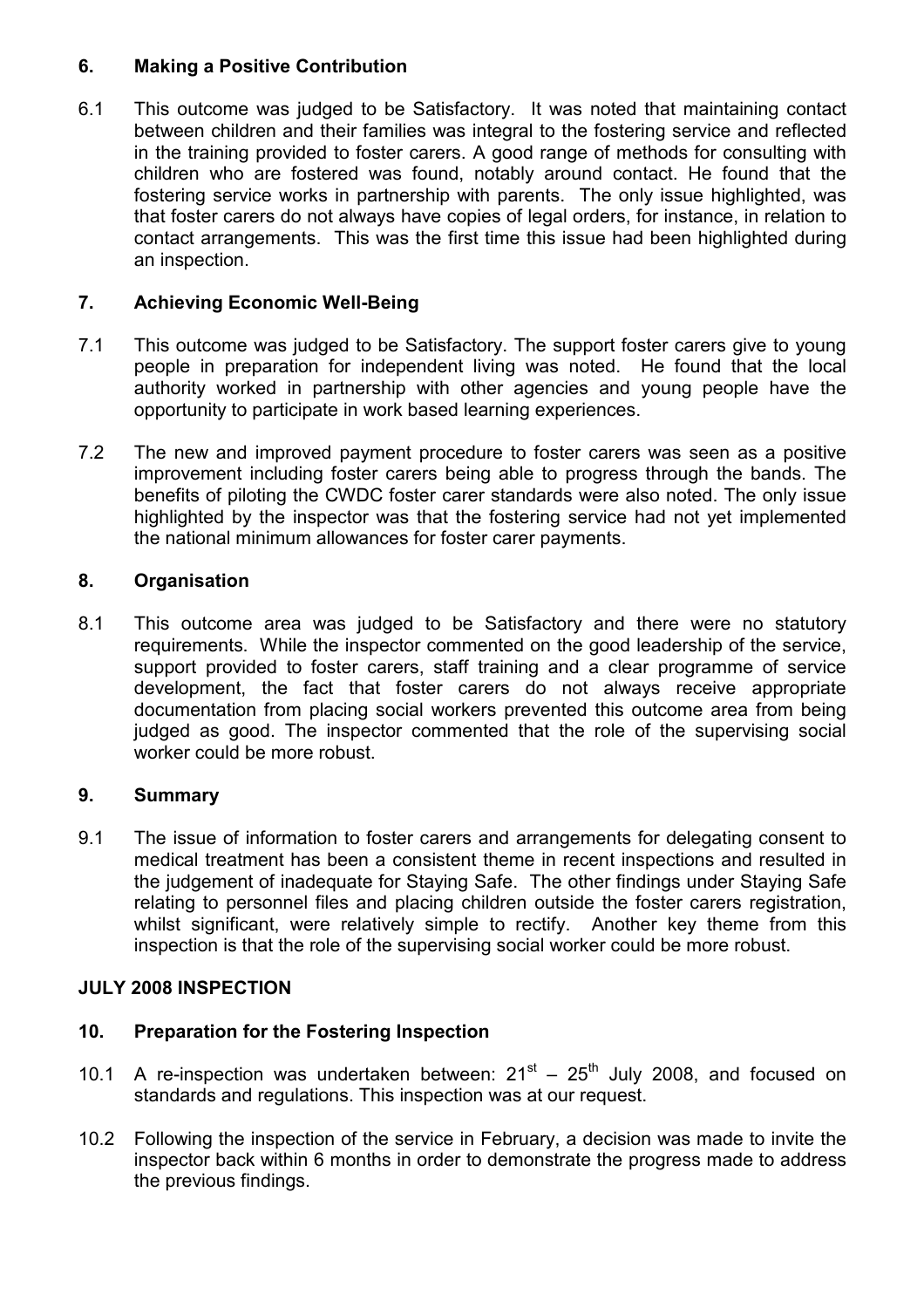- 10.3 A Service Improvement Team was established using aspects of the School Improvement approach, overseen by the Head of Branch and chaired by the Strategic Service Manager, Resources. Through an independent officer, an approach of service monitoring, supporting, challenging and intervening was deployed, to deliver the required changes. The team met regularly to plan each stage of the improvement trajectory with a key focus on communicating the need for change each step of the way; assisting social workers with producing and updating documentation and also checking documentation for quality. This involved writing to all staff in the localities, presentations at management meetings and visits to every locality team on a weekly basis.
- 10.4 Supervising social workers visited every foster carer over the space of 2/3 months and a database was produced and updated on a weekly basis as the visits increased and which outlined for every child what information was outstanding. The data base was forwarded to the social work teams on a weekly basis for the placing social workers to address the gaps in information and report this back to the fostering service when complete.
- 10.5 Over the weeks, relationships were built with the locality teams and the visits rather than being seen as critical were in fact valued and there was much evidence of activity to update information. Relationships between the social work teams and the fostering service improved, and through the process there was an increasing sense of common purpose.
- 10.6 The policy on LAC documentation was updated and re-circulated and alongside this each team was given a folder which contained filled in good examples of each document and this was used as part of the service manager visits.
- 10.7 The fostering service also produced and sent a standard letter to foster carers delegating consent to routine and emergency medical treatment for every child placed subject to an Order. The letter also provided information on the common-law powers of medical professionals when dealing with consent and also when children and young people themselves can consent to medical treatment.
- 10.8 The service also wrote to foster carers delegating consent for non-hazardous activities, such as routine school trips and also giving advice on what amounts to a hazardous activity and what to do in this situation. Placement Agreement forms were checked to ensure they had been appropriately signed either by a parent or a District/Service Manager delegating consent to routine and emergency medical treatment to the foster carer.
- 10.9 All personnel files and panel members' files were also checked and updated accordingly.
- 10.10 The fostering service also checked foster carer agreements were up to date for all carers to ensure children were not placed outside the carers registration.

### 11 Summary Findings from the Inspection

- 11.1 Overall, the Inspector judged the quality of the service as Good, with no Statutory Requirements and only one Recommendation.
- 11.2 The inspector highlighted that children are well cared for by the fostering service and that significant changes had been made to a number of aspects of practice and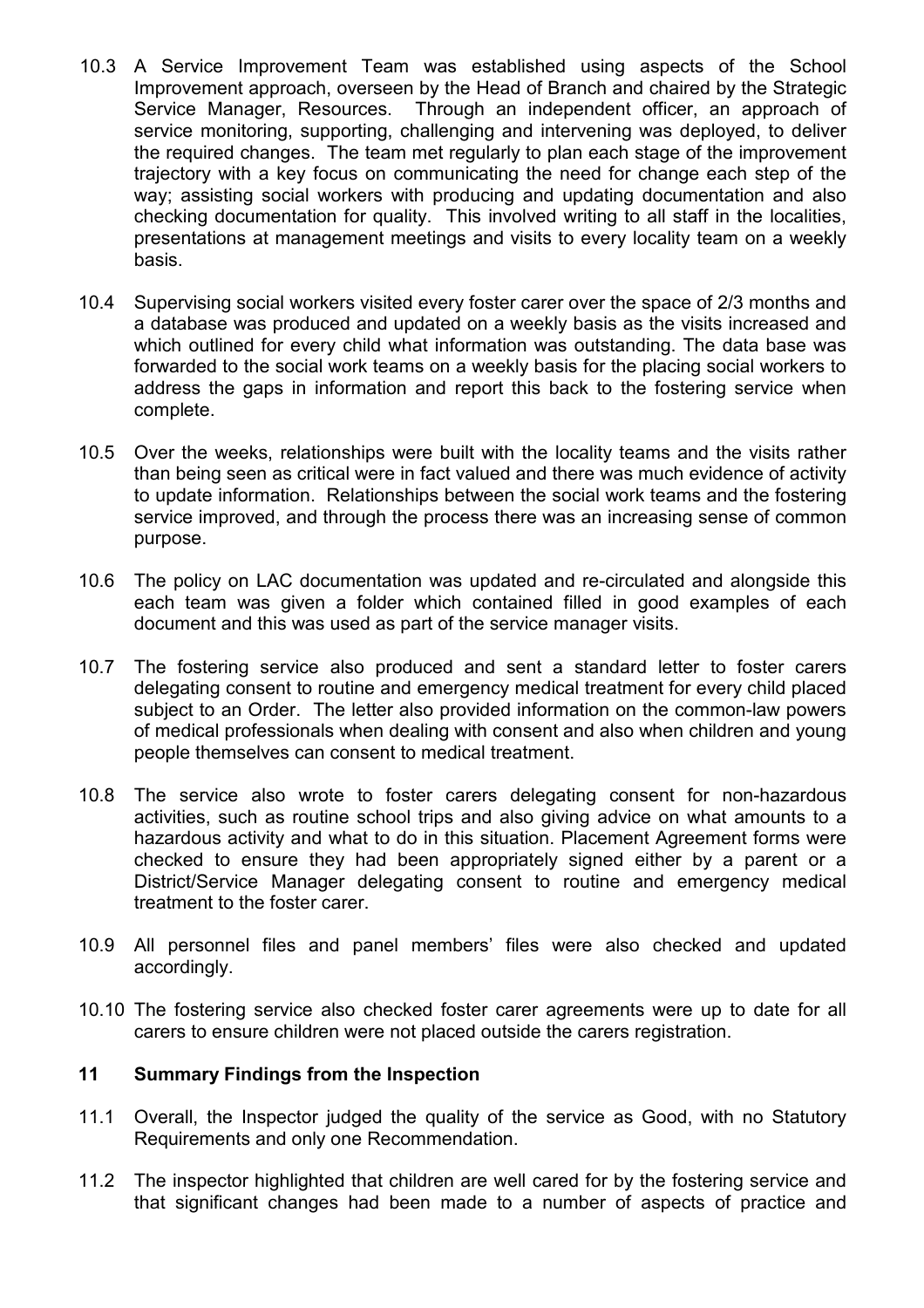procedure including, the role of the supervising social worker was clearer and more robust and the quality and quantity of information to foster carers on children placed had improved. Outcomes for children are demonstrably good and children in placements are able to develop with security and in accordance with their identified care plans. Carers were found to be well supported by supervising social workers and were aware of their responsibilities.

## 12. Improvements since the last inspection

- 12.1 Foster carers now have all the available information on children placed with them and procedures for ensuring that this practice becomes consistently applied are in place. Carers now also have clear and effective delegated consent to medical treatment. Children are placed with carers who are approved to meet their needs and reflected in the registration status of each carer through the foster care agreement.
- 12.2 Information held on staff has been strengthened and the service is able to demonstrate that all staff members are suitable to work with children. The role of the supervising social worker is clearer and more robust both in relation to monitoring foster carers practice and in representing the fostering service within Children's Services as a whole.

# 13. Being Healthy

13.1 This outcome was judged as Good. The quality of information on children in placement had improved significantly since the last inspection. The inspector commented that foster carers feel part of a team and the support provided by foster carers ensures that a high priority is given to meeting children's health care needs.

### 14. Staying Safe

- 14.1 This outcome was judged Good. The inspector commented that children are cared for safely by the fostering service. Over the past 12 months there have been changes to the strategic management and leadership of the service due to better designation of roles and a greater emphasis on performance management. The inspector commented that there is a clearer sense of direction and an improved ability to identify and prioritise areas where improvement is needed.
- 14.2 Safe caring practices are robust and implemented consistently. Management systems are in place to collate and evaluate allegations of neglect or abuse of a child in foster care. The fostering panel is organised effectively and efficiently and is able to make good quality decisions about approval of foster carers.

### 15. Enjoying and Achieving

- 15.1 This outcome area was judged to be Good. The education and development of children is given a high priority within the service. There was evidence to confirm that children are given to support with their schooling and education and that carers talk to children and young people and involve them in their educational development.
- 15.2 A wide range of leisure activities are available and help provide children with opportunities to develop skills and experiences that promote self-confidence and develop self-esteem.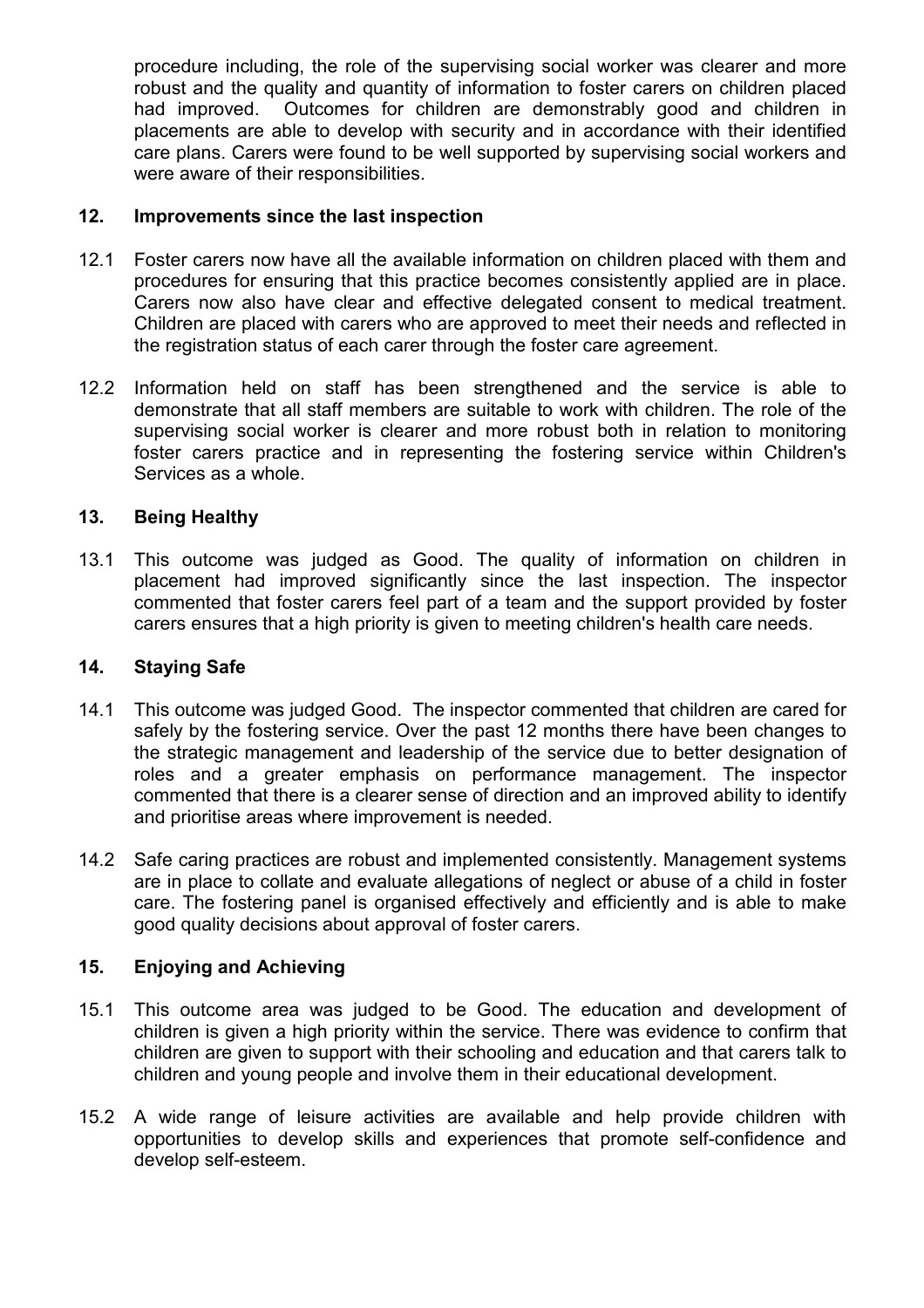## 16. Making a Positive Contribution

16.1 This outcome area was judged to be Good. Contact arrangements are set out in placement plans and carers are aware of their responsibilities in this area. The opinions of children are obtained regularly and there are systems for encouraging children's participation in discussion and decision making.

# 17. Achieving Economic Well-Being

- 17.1 This outcome area was judged to be Satisfactory. Young people receive assistance and support to help them prepare for leaving care and adult life. The service can demonstrate how it has supported young people to develop and mature and how a variety of staff work together to ensure positive outcomes for them.
- 17.2 Financial support is available to foster carers and the efficiency of the payment system ensures that carers obtain the amount to which they are entitled at the right time. The fact that the council had not yet implemented the national minimum allowance for foster care payments prevented this outcome area from being judged as Good.
- 17.3 Progress has since been made with this, and in September 2008, Cabinet agreed to the incremental increase in the fostering allowance commencing 1<sup>st</sup> October and to implement the full National Minimum Allowance form the 1<sup>st</sup> April 2009.

# 18. Organisation

18.1 This outcome area was judged to be Good. It was judged that the fostering service is well managed and a significant number of improvements have been made to ensure that children are placed appropriately with capable carers who are able to meet their identified needs, in secure placements. Managers have identified and prioritise a range of relevant areas to the operation of the fostering service in order to improve outcomes for children. Significantly, an improvement plan has been successfully implemented and built into future and ongoing practice

### 19. Summary

- 19.1 The outcome of this inspection shows a number of improvements made since February 2008 following the successful implementation of the improvement action plan. The overall judgement of the service has improved from satisfactory to good and all outcome areas except for Achieving Economic Well-being have been judged as good, including Staying Safe, which was previously judged as inadequate. The inspector did not make any Statutory Requirements and made only one recommendation, that is, to ensure that carers understand what information they are expected to keep and what information needs to be passed on to the fostering service (NMS 24). To put this issue into context, the inspector found that one foster carer had kept the documentation for a young person who had since left their care. While the issue of documentation is covered in the revised foster care handbook, the service will write to all foster carers reminding them of the policy and what information they should return when a child or young person moves on.
- 19.2 In a relatively short space of time, the service in conjunction with the locality social work teams has been able to bring about significant improvements in the information supplied to foster carers on children placed including the quality of this information. This includes making it clear in every case the delegation of consent to routine and emergency medical treatment. These were the most significant issues from the last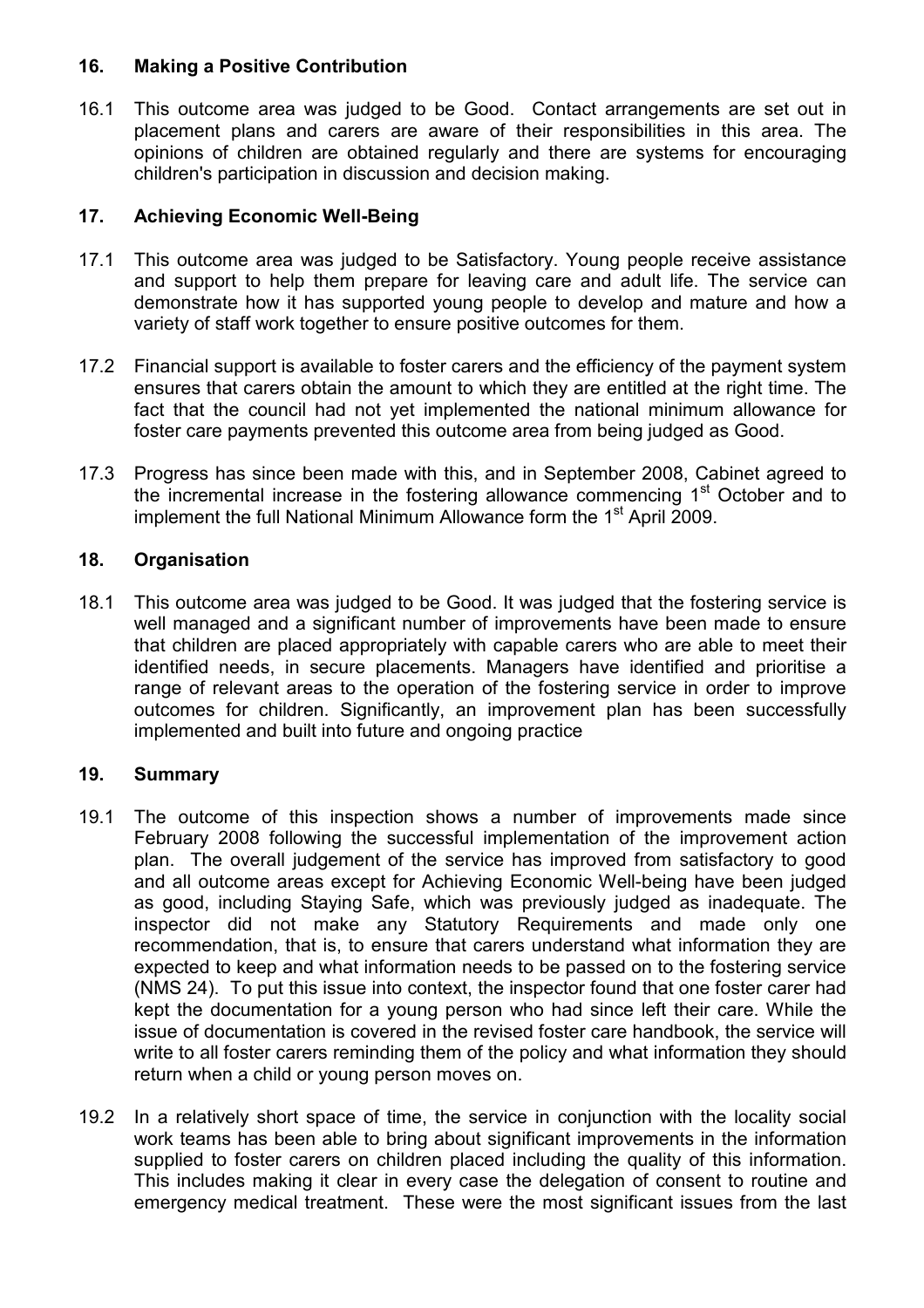inspection and which had been a consistent theme in previous inspections. The issues of placing children outside the foster carers registration and recruitment processes have been addressed and systems are in place to ensure the improvements are sustained.

19.3 The Service Improvement Team with its focus on, monitoring, support, challenge and intervention in the locality teams in conjunction with the commitment of supervising social workers and managers in the fostering service have been key factors in making the necessary improvements.

#### 20. Overview and Scrutiny Committee – Scrutiny of the Fostering Service

20.1 Below is an update for Members about the progress in implementing the recommendations from their review.

#### 21. Recommendations for children in foster care:

#### 1 The authority should continue to try to improve the stability of placements. This will be achieved by better matching of children and carers, which in turn is made possible by increased recruitment of foster carers: -

As highlighted in this report, significant progress has been made in recruiting foster carers, leading to increased placement choice. The stability of placements has also been improved by ensuring that the foster carer agreements reflect foster carers registration thereby, ensuring that children and young people are appropriately matched.

#### 2 Ensure that foster children have ready access to their social workers and are able to maintain good communications, so that they are aware when the social worker might not be available and will know how to contact any alternatives

Implementing this action has been significantly assisted by the fact that the Department has been able to recruit social workers and through the completion of training by 10 trainees in July 2008, is now up to its full complement of social workers. Social workers are aware of the importance of maintaining good communication with children and both social workers and team managers are aware of their roles in ensuring that young people are able to speak to another social worker if the allocated social worker is not available. It will be important to monitor how well systems are working through the Children in Care Council.

#### 3 Encourage social workers to be more proactive in their dealings with looked after children. Looked after children perceive them as the statutory decision makers, but they should also be able to look on them as a friend.

 All social workers now have mobile phones and e-mail so they can be contacted by children more directly. We continue to have a high number of children who are supported to give their views to their reviews and via the complaints process.

#### 4 Give as much flexibility as possible to foster carers in relation to permission's for the involvement of looked after children in extra-curricular and social activities.

All foster carers have been sent a letter delegating consent to non-hazardous activities such as school trips. Foster carers have also been given advice on what is a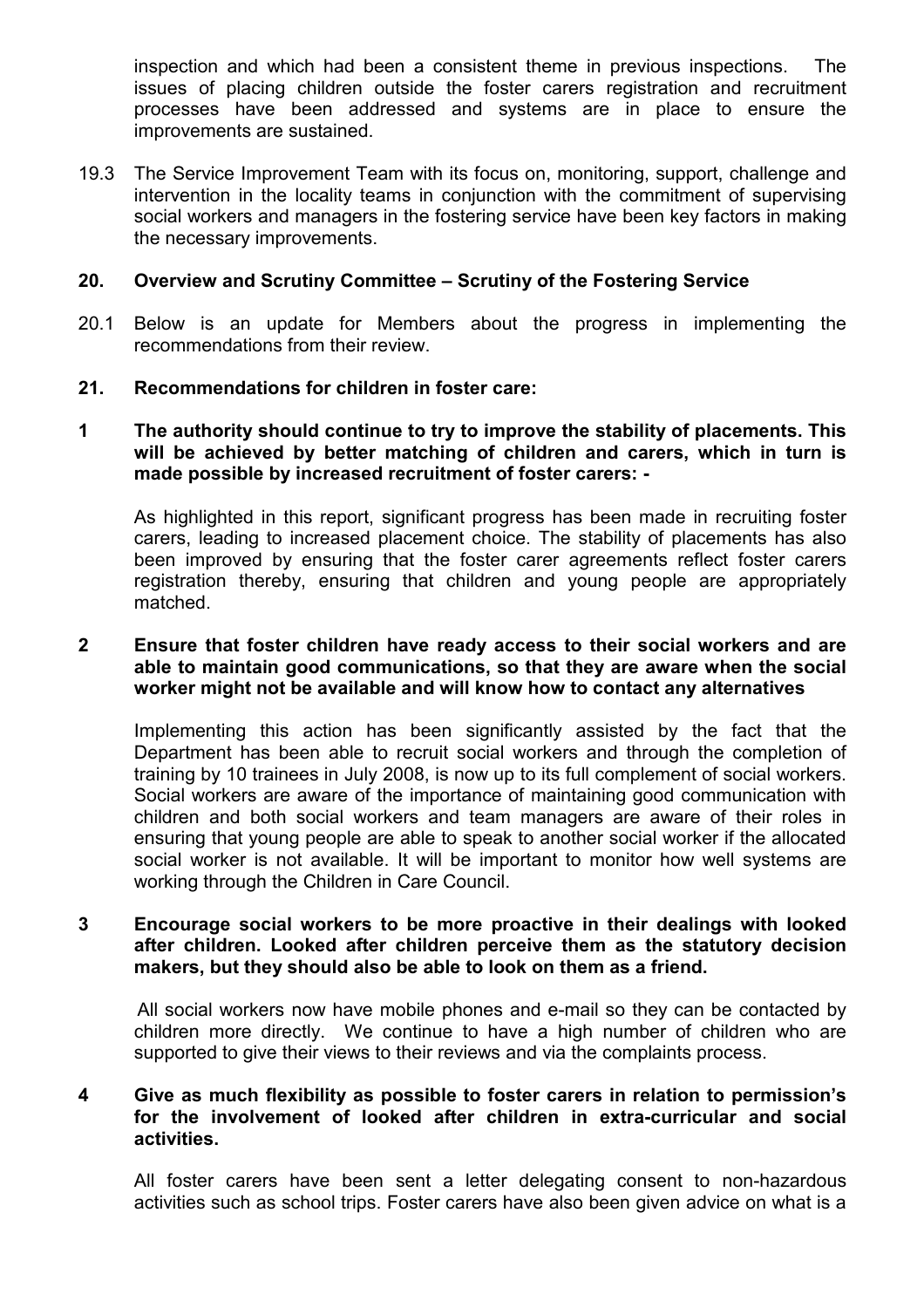hazardous activity and what they need to do in order to obtain consent for a young person to take part in such an activity. This has freed foster carers up to make decisions on children who they know well. Further work will continue on ensuring these types of issue are discussed and agreed at Placement Agreement meetings.

#### 5 Ensure that looked after children are aware of their financial entitlement.

Foster carers are able to advise children and young people on their financial entitlement and it is also the social workers responsibility to make children and young people aware. This has been discussed at the children's services management team and clear messages have been given to social work teams.

#### 22. Recommendations for foster carers:

#### 1 The authority should aim to widen the geographical area in which foster carers are recruited and ensure that the necessary network of support is in place to achieve that aim (and consider providing financial support for house extensions)

The fostering service recruitment strategy ensures that foster carers from across the borough are targeted to ensure the widest possible catchment. In recognition that the majority of foster carers come from the Wallasey and Birkenhead areas, the service is currently in the process of developing a campaign in consultation with the press and media officer in order to attract a wider range of foster carers, living in all wards across the borough. As highlighted in this report, the inspector commented on the success of the recruitment strategy and the increase in placement choice, which in turn made matching children with appropriate foster carers a strength of the service. There are clearer processes in place with regards to housing extensions and adaptations. All expressions of interest are responded to and an assessment is undertaken. The service has developed links with the home improvement team.

#### 2 Foster carers should be treated and accepted as fellow professionals. That would involve showing more trust in terms of the information that is shared with them -- within legal limits they should have all information necessary to ensure the welfare of the foster child, especially medical information.

Significant progress has been made in this area. The service piloted the Children's Workforce Development Council (CWDC) training support and development standards and is now in the process of rolling this out across the service. The standards are aimed at professionalising foster carers and recognising the important role they play as part of the children's workforce. As noted in this report, the flow and quality of information to foster carers has increased significantly, which includes clear arrangements for delegating consent to routine and emergency medical treatment. Regular consultation with foster carers is important to make sure that improvements in communication and sharing information are sustained.

#### 3 Also, they should be made to feel valued, possibly by means of an annual awards ceremony or mayoral reception.

The Department held an awards ceremony "Listen to Me" in March 2008, which was an opportunity for young people to nominate people who have listened to them. This could be teachers, foster carers and many other professionals. The event was a great success and a number of foster carers were nominated and formally commended for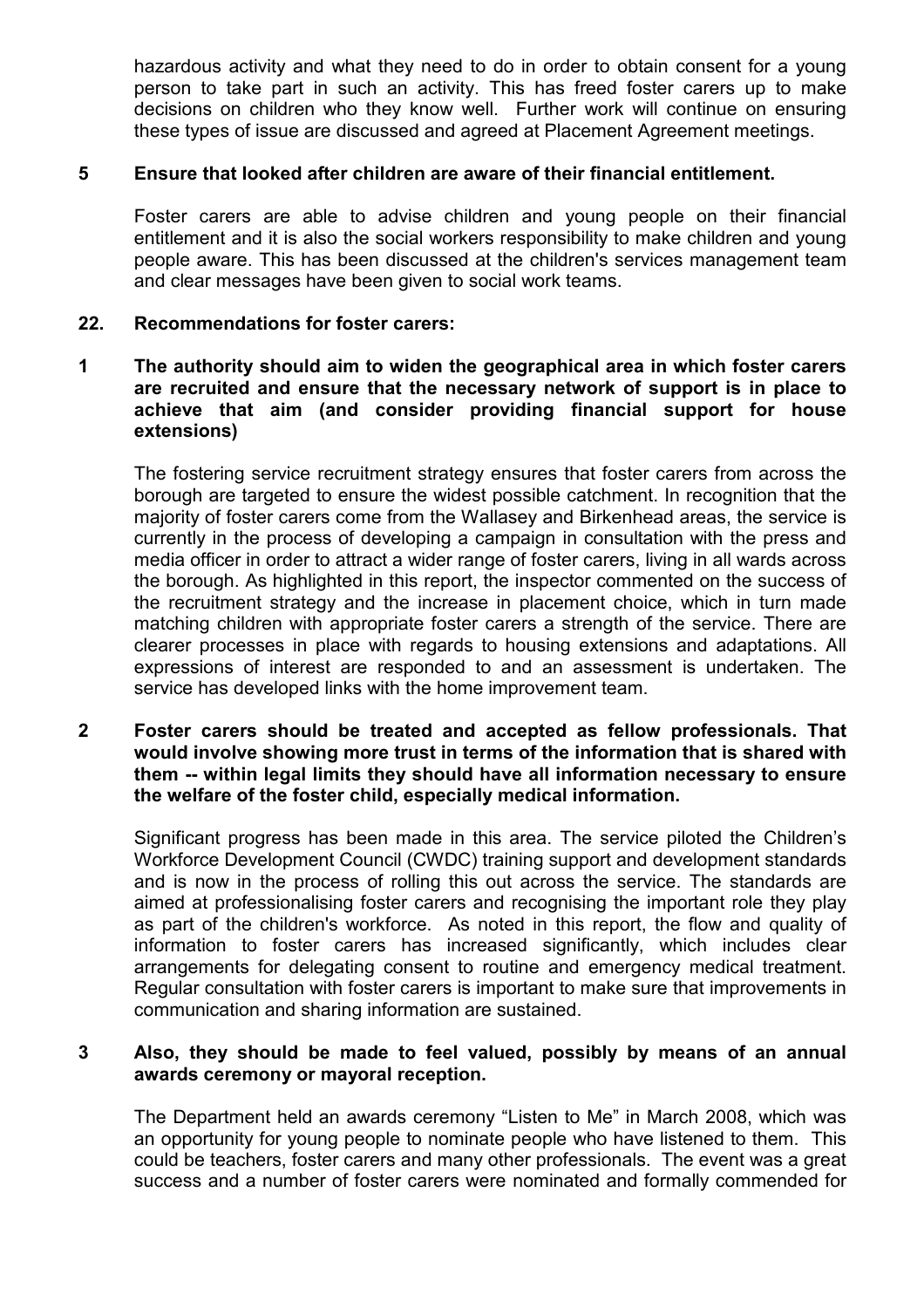the good work they do. This will now be an annual event, with the next one scheduled for March 2009.

In addition to this, the Department will progress plans with the mayors office to hold a reception for foster carers.

#### 4 Access to training for foster carers should be improved, with courses specific to their requirements (via an individual improvement plan) and convenient in terms of times, location and crèche facilities

Foster carers are able to access general training provided by the Department and benefit from attending courses with social workers and other professionals. Foster carers access the permanency planning training and their contribution is highly valued and this is another opportunity to train alongside social workers. The service is developing links with lifelong learning in order to develop and deliver tailor-made courses for foster carers. Taster courses were recently held during adult learner's week. Training has and continues to be developed to enable foster carers to complete the CWDC training, support and development standards. The service is currently looking at alternative venues and facilities. The workforce development team are in the process of strengthening their focus on specific training for foster carers.

### 5 Training should include health issues, as they affect both the child and the carer.

Foster carers have a very clear understanding of their role in ensuring children's health needs are met and which includes individual health plans. The inspection highlighted that foster carers are very skilled in this area and not afraid to be proactive. The service has strong links with the LAC nurses who provide regular health updates through the newsletter and also put on training at the foster carers drop-in meeting.

### 6 The foster carers handbook should be updated on a regular basis.

The handbook has been recently updated and will now be updated on an annual basis.

### 7 Ensure that payments to foster carers, in particular Christmas allowances, are paid promptly

The service has moved from the previous Trojan payment system to the SWIFT foster carers' module. This is a far more efficient system and while there were some teething problems in the early stages, these have now been remedied. There should no longer be a situation where for instance Christmas allowances are not paid promptly.

#### 8 There should be strong encouragement for foster carers to attend school's parents evenings and personal education plan meetings and provide the means for doing so through additional childcare arrangements. Carers should have regular contact with the designated teacher.

The inspection found that education and development of children is given a high priority within the service and that foster carers are clear about their responsibilities and are able to act assertively and on their own initiative to support children in school.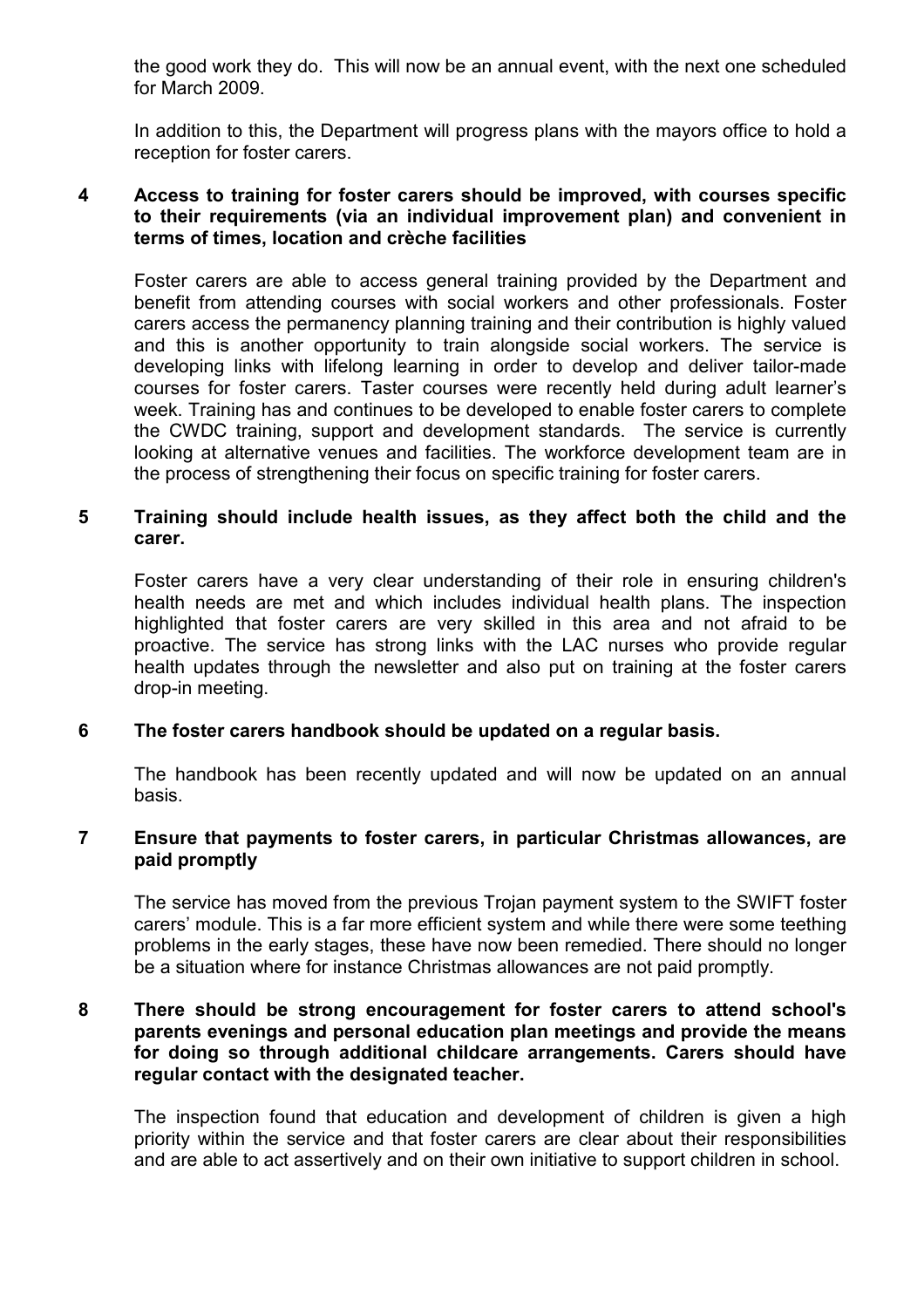#### 9 Whilst it is accepted that they may be necessary in an emergency, in which case additional support should be provided, exemption placements should be avoided.

As placement choice has increased, the number of exemptions (more than 3 children in one placement) has fallen. This was commented on by the inspector in July. In cases where an exemption is required, this must be approved by the LAC Service Manager and involves assessment of risk, careful matching and consultation with children's social workers.

#### 10 Provide departmental support for the foster carers association in order to help it to represent all carers in the borough, including taking over production of their newsletter.

The team manager meets with the foster carers association on a monthly basis to ensure there is good communication, to hear and respond to concerns or requests for funding. The service has not yet taken over the production of the newsletter. It is anticipated however, that the service will take over the production of the newsletter within the next three months, following consultation with the adoption service to see if it is possible to pool resources. The adoption service currently produces its own monthly newsletter.

### 11 Measures should be put in place to ensure that an individual 'contract' (Placement Agreement) is always signed and in place in respect of each new placement.

This issue was highlighted in the February 2008 inspection and was a focus of the improvement plan for the July 2008 inspection. LAC documentation for every child in foster carer has been checked and any gaps identified and rectified. The inspector commented that the improvement plan had been successfully implemented. The challenge is to ensure that the improvements are sustained and therefore, the improvement group continues to meet in order to ensure this.

### 12 The position of kinship carers should be clarified to ensure the correct level of support is provided for the child.

The July inspection highlighted that there are systems for approving and supporting family and friends carers, which ensure that practice conforms to the National Minimum Standards and children are cared for safely and effectively. The service promotes training and development for kinship carers and they are required to complete the CWDC training, support and developments standards for foster care. Where there are concerns about standards not being met, an assessment of the needs of the child and the strengths/weaknesses of the kinship foster carer is undertaken against the Every Child Matters 5 outcomes with any gaps highlighted and measures put in place.

### 13 Foster carers should attend hearings of the fostering panel where appropriate.

Foster carers are encouraged to attend both at the approval stage and for the first annual review. Attendance is generally good, and will continue to be promoted. The role and performance of panel was described as good by the inspector.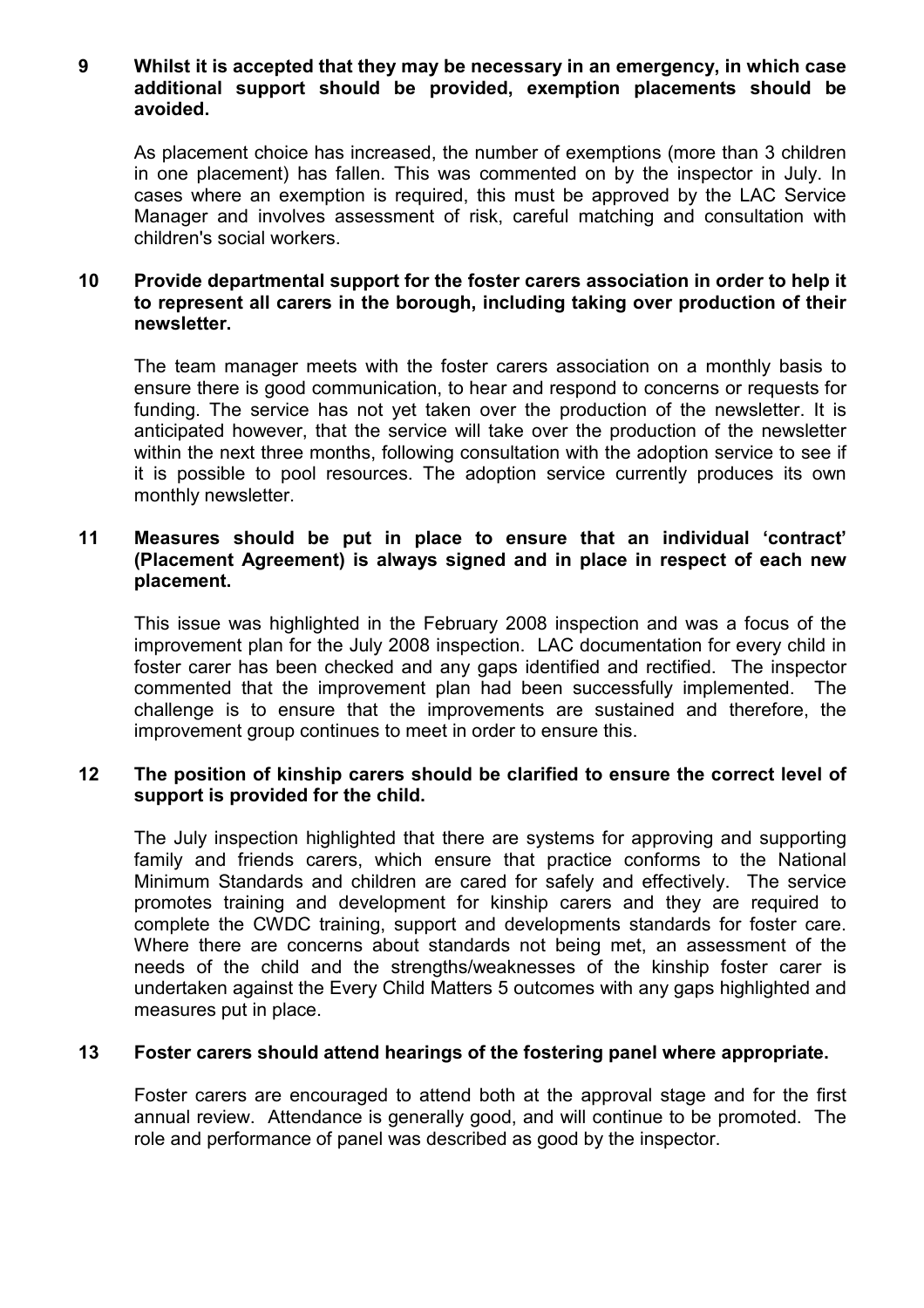### 23. Recommendations for Professional staff

#### 1 The staffing complement for social workers should be kept under review

The Department has been successful in recruiting social workers in the localities and through the traineeships is now up to full complement. With regards to the fostering service, one family support worker was recently successful in obtaining a traineeship, and their post is being held for their return. The recruitment process is underway for the vacant treatment fostering social worker. The fostering service complies with sickness absence procedures and any long term absences through sickness are addressed. It is important that we keep the staffing complement under constant review.

### 2 The effectiveness of financial incentives should be reviewed, in terms of both attracting staff and retaining them, taking account of comparisons that other local authorities

As indicated above, the Department has been successful in attracting social workers and where appropriate used incentives such as"golden hellos". Work is underway through the wellbeing programme to improve working conditions, which include measures such as re-launching the supervision policy, making sure that workloads are manageable and subject to review, and developing more robust induction for newly qualified workers and career pathways for social care workers. We have experienced difficulties in recruiting to team manager vacancies and have been auditing salaries paid in comparator authorities. A report is being prepared for the Employment and Appointment Committee with regard to recruitment and retention of team managers.

#### 3 Social workers concerns about the adequacy of administrative Support should be addressed in a review of respective duties. The findings could be reported to the overview and scrutiny committee.

 The authority successfully attracted pilot status to remodel social work delivery. As part of this pilot we are undertaking a review of roles and responsibilities which includes the role and function of administrative staff members in their support of social workers, enabling them to maximise the time spent with children and families, and less time on bureaucracy. As the pilot progresses a report will be prepared for this Committee detailing their findings and recommendations.

### 4 Consideration should be given to reviewing the system for weighting of social workers caseloads.

A system of caseload management for social workers is being revised and will be piloted in one team from January 2009 for 6 months and then roll-out across all teams is planned.

#### 5 Full availability of information technology, as a key element of communications and for effective case management, should be a priority for social work staff.

A rolling programme of IT installation has ensured that all Social workers now have their own computers, which includes the fostering service.

### 6 Improve communications between the family placement team and social work teams, including a better understanding of each team's role.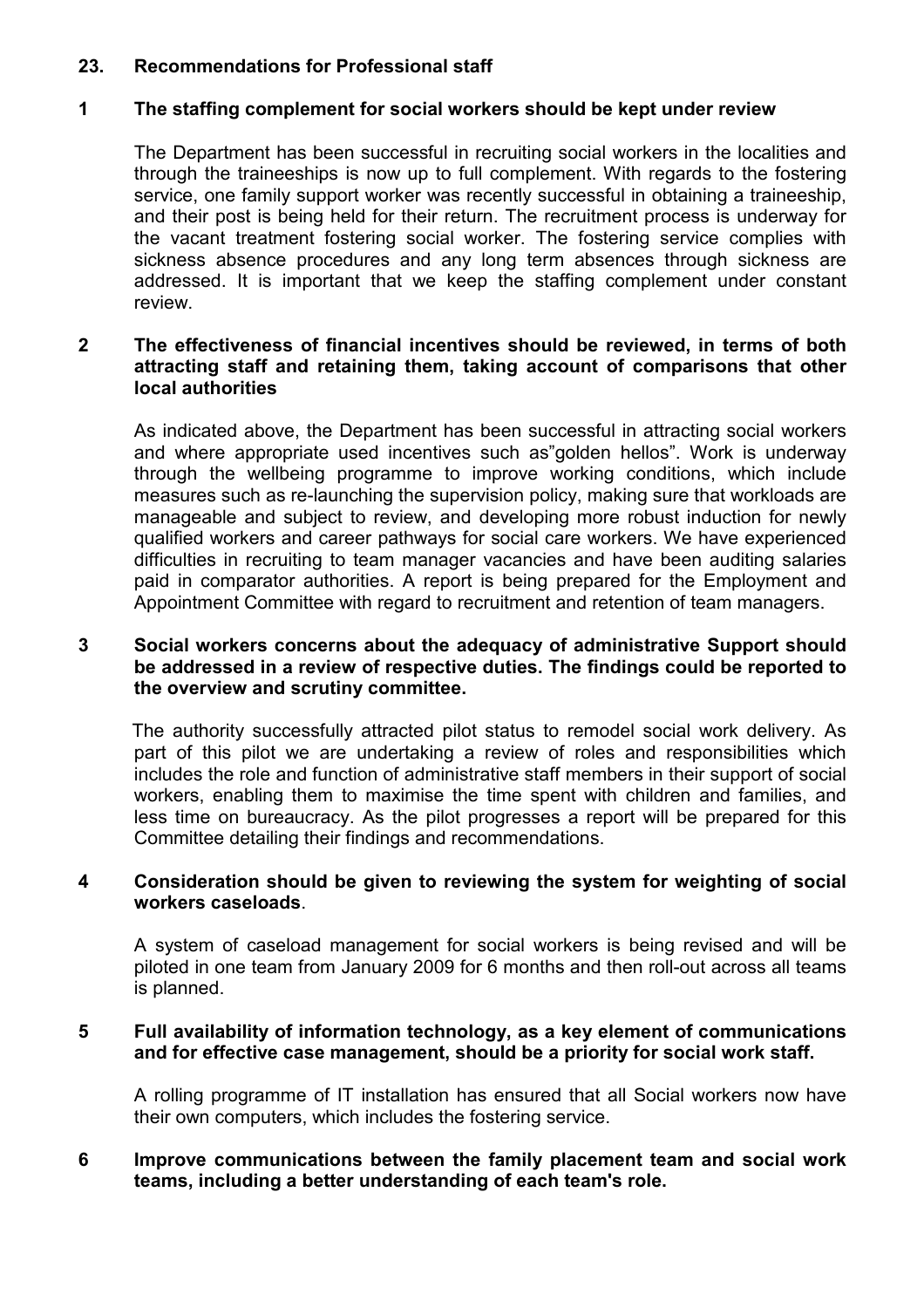Significant progress has been made in this area following two inspections during 2008. As a result of the role of the supervising social worker becoming more robust, this naturally led to more direct communication with placing social workers and a better understanding of each other's roles. This is evidenced by the success of the service improvement plan following the February inspection, when the fostering service and locality social workers worked hard to ensure foster carers had all relevant information on children placed. Plans to link a member of the fostering service to each locality team have not yet been implemented however, this is still a priority.

## 7 Social workers relationships with foster carers and looked after children should be a key element of their training

With the appointment of a number of newly qualified social workers, permanency planning training is being rolled out across the Branch. This involves foster carers, social workers and other social care professionals jointly attending the training and learning from each other's perspectives. The training also includes a focus on how children make attachments and therefore places the child's perspective centrally. A workshop entitled 'Team around the Child in Care' was held on 17<sup>th</sup> October to consider how to improve joint working and planning between all partners involved in the lives of children in care, this had foster care and residential worker representation – the action plan is being generated to foster improved team working to meet children's needs through close and co-operative working between all partners involved with children in care.

#### 8 Social workers should be contactable by mobile phone in the same way as family placement team members

All social workers now have work mobile phones.

### 9 Consideration should be given to combining, to a greater or lesser extent, joint care meetings – LAC reviews and PEP meetings -- in order to make more effective use of professionals' time.

While effective use of professionals' time is an important consideration, the focus of reviews and meetings relating to a child is the actual child. LAC reviews have a specific focus on the care plan and in some instances will involve court, legal issues and other more sensitive matters. Combining these reviews with a personal education plan is not therefore, always appropriate. The Independent Reviewing Officer in consultation with the social worker, the child, family and other professionals could agree that it is appropriate to hold the two together in some circumstances and this does happen. It is always important to review the PEP at each Looked After Children Review.

### 10 Every effort should be made to reduce the time taken for assessments of foster carers.

Completing assessments of foster carers in a timely fashion has been affected by some staffing issues as highlighted above however, it is anticipated that the majority of these issues will be resolved very soon. On average, assessments are completed within six months of the prospective carer wishing to be assessed and where this is not possible, the service informs the applicant in writing. During the last 12 months, the service has recruited a large number of foster carers, thereby increasing placement choice and this was commented on by the inspector.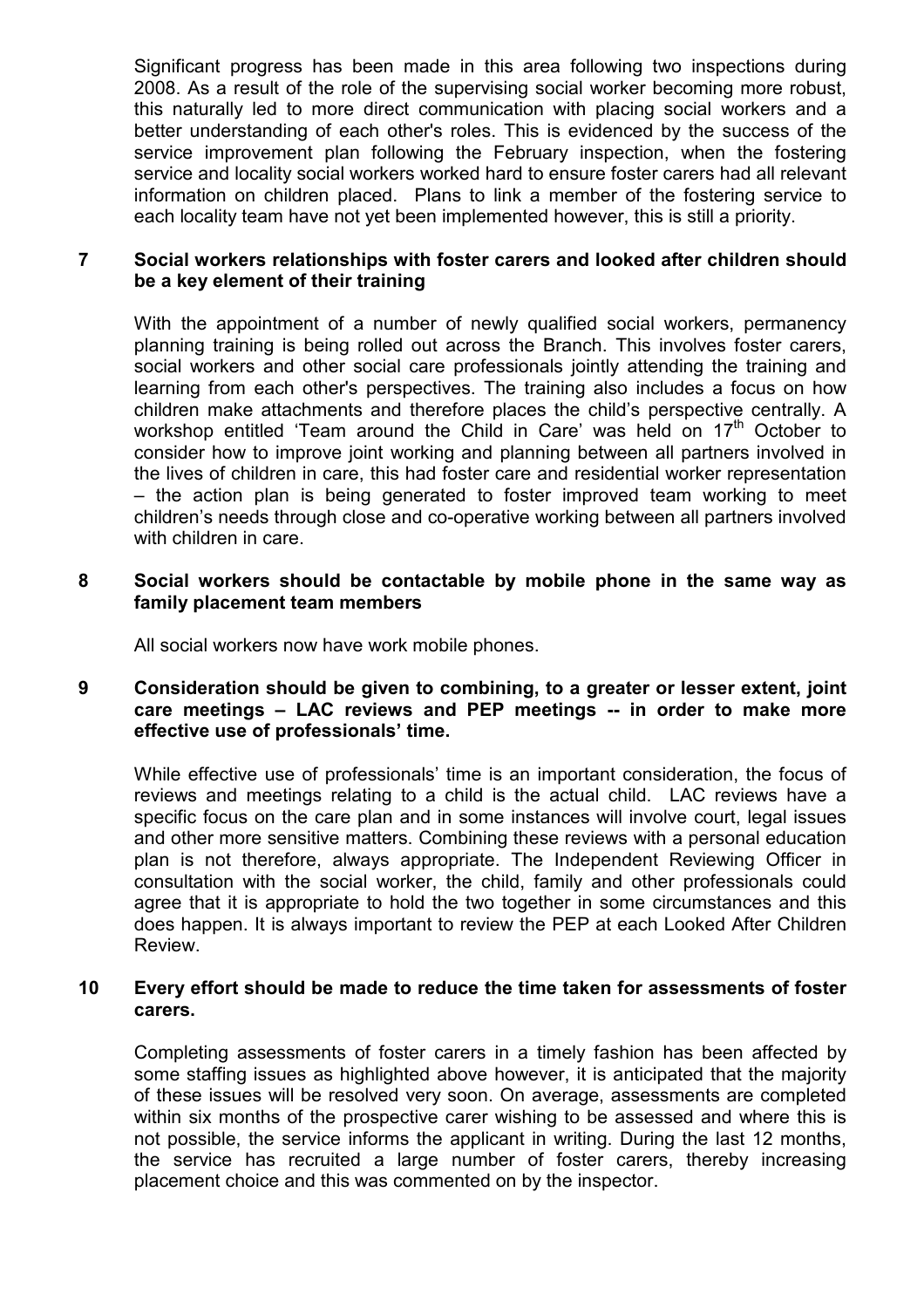11 The team manager for family placement should not have to carry an individual case load, in order that she can have a proper overview of the service and to be able to ensure that assessment deadlines are met.

The team manager for the fostering service no longer carries a caseload although at times has managed individual cases, for instance where there has been staff sickness. Nonetheless, this is not a regular occurrence and the inspector commented on managers in the service being able to identify and prioritise a range of areas relevant to the operation of the service in order to improve outcomes for children. In addition, management roles within the service have been redefined and are clearer and this has contributed to the overall judgement in the inspection of organisational capacity.

### 12 There should be no reason why the social worker or family placement worker does not attend hearings of the fostering panel, or, if they are not available, are represented by a senior fellow professional who has a full understanding of the case in question.

Attendance of supervising social workers at panel has improved significantly. The attendance of placing social workers has improved particularly with regards to matching and if they are not able to attend, in most cases a report is provided. This is however, an area that the service is continuing to focus on and gradually, placing social workers are starting to see the value of attending panel, especially for matching.

### 13 Every effort should be made to continue the improvement in the quality of reports to the fostering panel

This continues to be a focus. Processes for quality assuring reports have improved and this was reflected in the recent inspection. Systems have recently been developed to ensure that assessments consistently contain all the additional pieces of work, such as the safe caring policy, health and safety checklist. The chair of the fostering panel meets regularly with the LAC Service Manager to discuss panel generally and also any issues around quality assurance. The chair has recently commented that generally, the standard of assessments presented to panel is good.

#### 14 The family placement team should provide a regular report to the panel that brings its attention to any breakdowns on placements, in a format that is acceptable to the panel

This has been discussed with the independent chair however, is not yet standard practice. It is proposed that this will be discussed at the next fostering panel development day.

#### 24. Recommendations for the educational achievement of looked after children

#### 1 There should be tighter and more robust controls on school attendance of looked after children, supported by timely and accurate information

Recent statistics for children in foster care in Wirral show that the numbers who do not attend school is below the national average. The fostering service is improving it's links with the Virtual School to ensure that foster carers fully understand their role in ensuring that children and young people achieve their potential.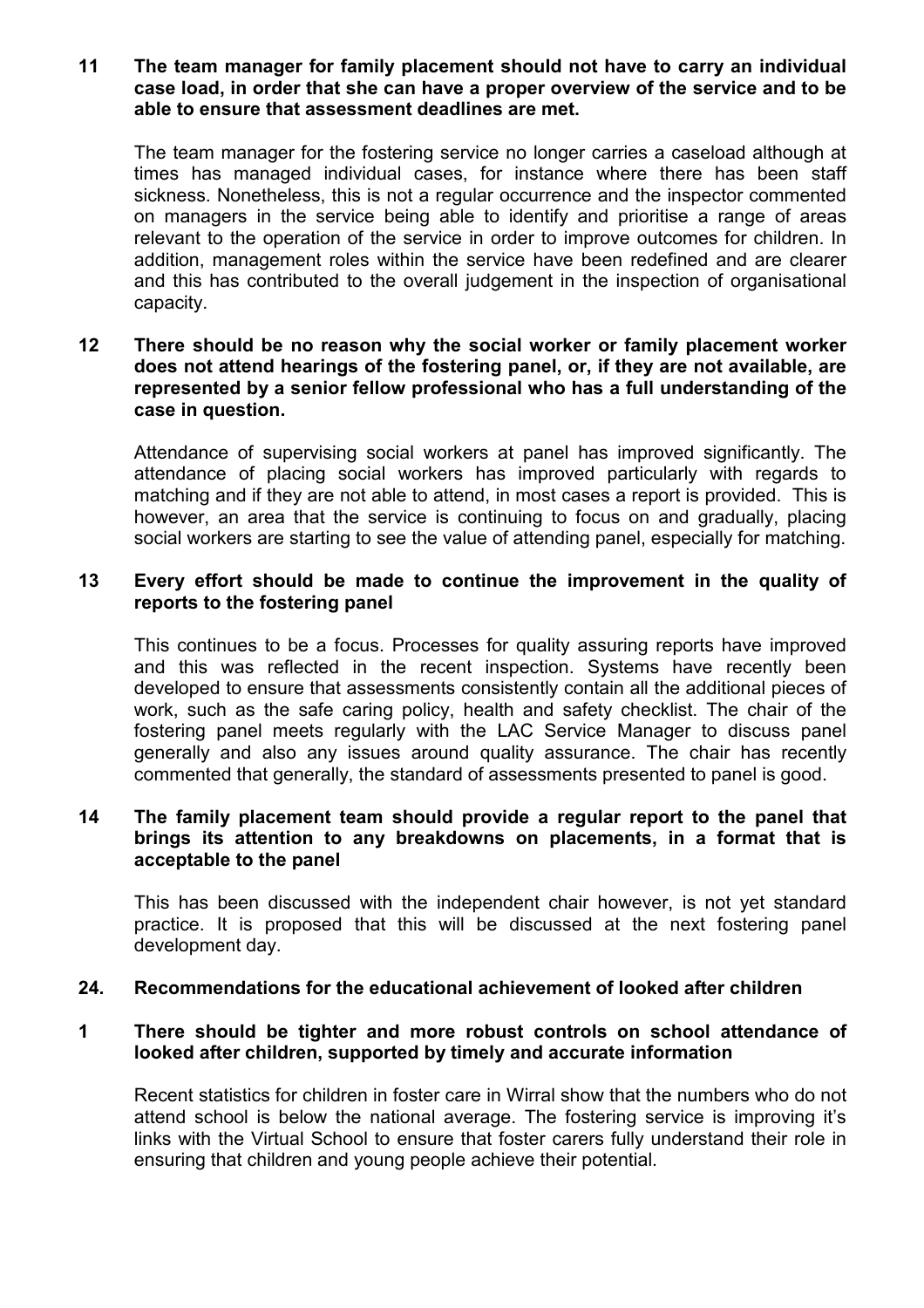#### 2 Emphasis should be given to identifying what skills looked after children might have in relation to extra-curricular activities such as sports and music.

Children and young people are encouraged to attend clubs and activities outside of school and in the majority of cases foster carers provide the transport. The Cultural Inclusion Officer is responsible for identifying young people's interests and aptitudes for such activities and then finding the provision.

### 25. Recommendations for the Virtual School

#### 1 That the profile of the Virtual school be raised in order to ensure that all members of the council are aware of their role as corporate parents.

This will be placed on the agenda of the next meeting of the Virtual School Governing Body meeting.

#### 2 That the Governors continue to act as the driving force in improving standards for looked after children.

The Virtual School Governing Body will continue to consider and encourage strategies to improve the attainments of Looked After Children. The Enjoy and Achieve sub group, which focuses on children in care, has a specific set of actions to improve the achievement of children in care. The work of this group is reported to the Virtual School Governing Body, through the report of the Virtual School Head Teacher.

#### 3 The additional support being given to looked after children in year 11 should be extended as soon as possible to earlier years.

The Quality Assurance Manager for Early Years has taken responsibility for this issue by working with the LAC EAT group, referred to above. A report on additional support to young children will be provided to the Virtual School Governing Body this academic year.

### 26. Recommendations for welfare

#### 1 That procedures for the provision of all necessary medical information to named nurses, and other appropriate professionals including foster carers, be reviewed.

As highlighted in the July inspection, the Service Improvement Team have achieved a major improvement in this area and professional roles have recently been reviewed. Work is currently underway with PCT colleagues responsible for the LAC nurses and school nurses to strengthen notification systems and to ensure that health information and plans are reviewed and actively used in inform the care plans for children in care.

### **Summary**

 The Scrutiny report into the Outcomes for Children in Foster Care has provided a very useful framework for developing the service. The broad focus on all matters which affect the safe and secure placements of children with foster carers has contributed to improvements in quality which have been evidenced through the inspection regime. Progress is being made on all aspects of the recommendations, however, all elements require constant review, ongoing attention and there are still some areas requiring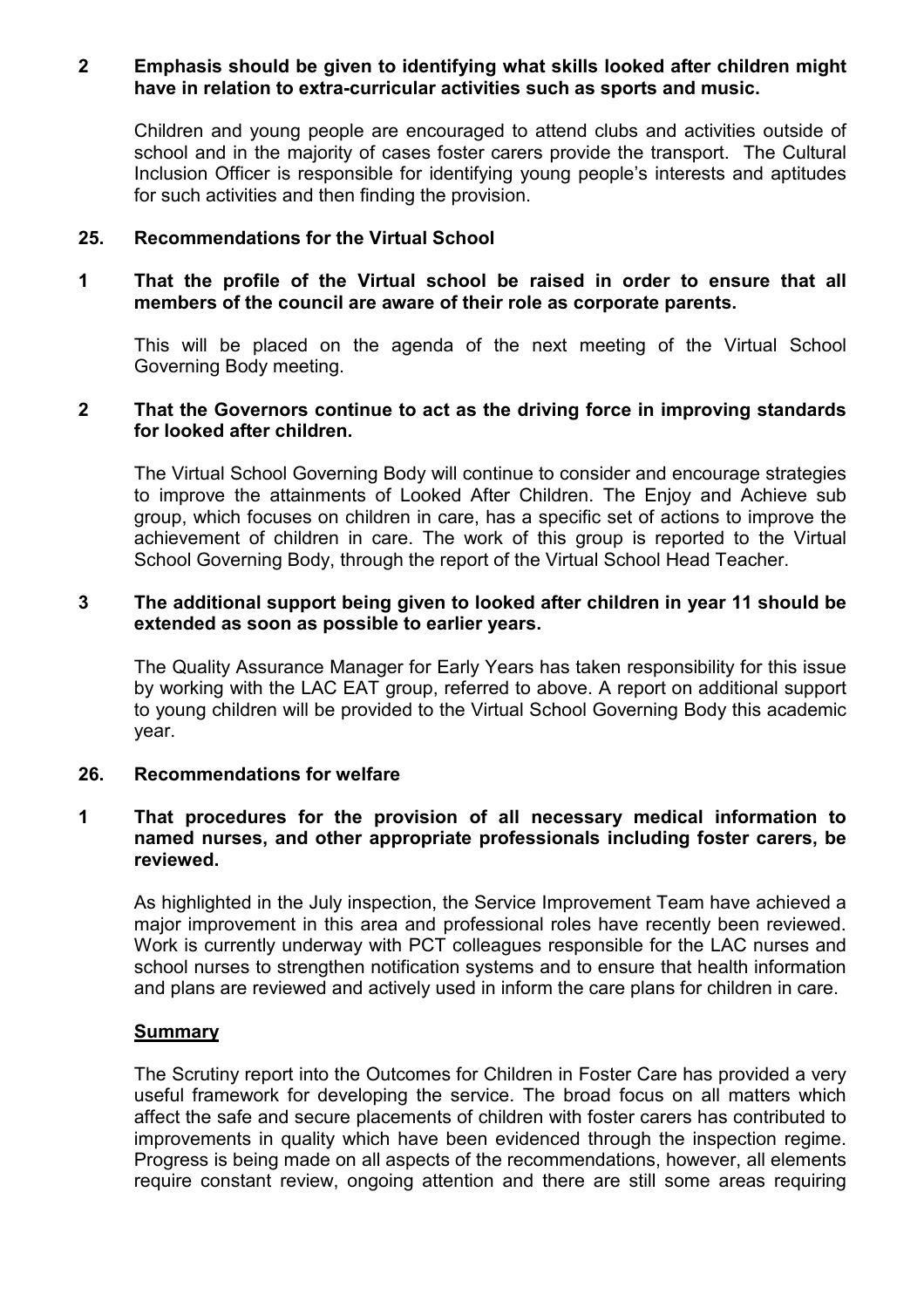significant work. When we have implemented all aspects of the Review we really will have made significant inroads to improve outcomes for the children in foster care.

# 27. Financial Implications

27.1 There are no particular financial implications associated with this report.

# 28. Staffing Implications

28.1 There are no particular staffing implications associated with this report.

# 29. Equal Opportunities Implications

- 29.1 Foster care is available to all children and young people looked after, subject to an assessment that this is the most appropriate way of meeting their needs.
- 29.2 Foster carers are recruited from all sections of the community.

### 30. Community Safety Implications

30.1 The aim of providing stable and secure foster placements for children in care is consistent with the aims of reducing offending and diverting young people from anti social behaviour.

## 31. Local Agenda 21 Implications

31.1 The increased development of a range of locally based foster care placements reduces travel by parents, carers and social workers.

### 32. Planning Implications

32.1 None.

## 33. Anti-Poverty Implications

33.1 Incremental implementation of the national minimum fostering allowance rate from 1<sup>st</sup> October 2008, leading to full implementation from 1<sup>st</sup> April 2009, will mean that foster carers are appropriately remunerated for the care they provide to vulnerable children in care.

### 34. Social Inclusion Implications

34.1 The majority of children in care benefit from placement in a family setting where they can develop trusting relationships with adults, who promote their inclusion in school, leisure and community activities.

### 35. Local Member Support Implications

35.1 Children and young people placed with foster carers come from all Wards within Wirral. Foster carers live in all Wards in Wirral; there are a small number who live outside the borough.

### 36. Background Papers

36.1 Inspection report – Wirral Fostering Service –  $27<sup>th</sup>$  February 2008